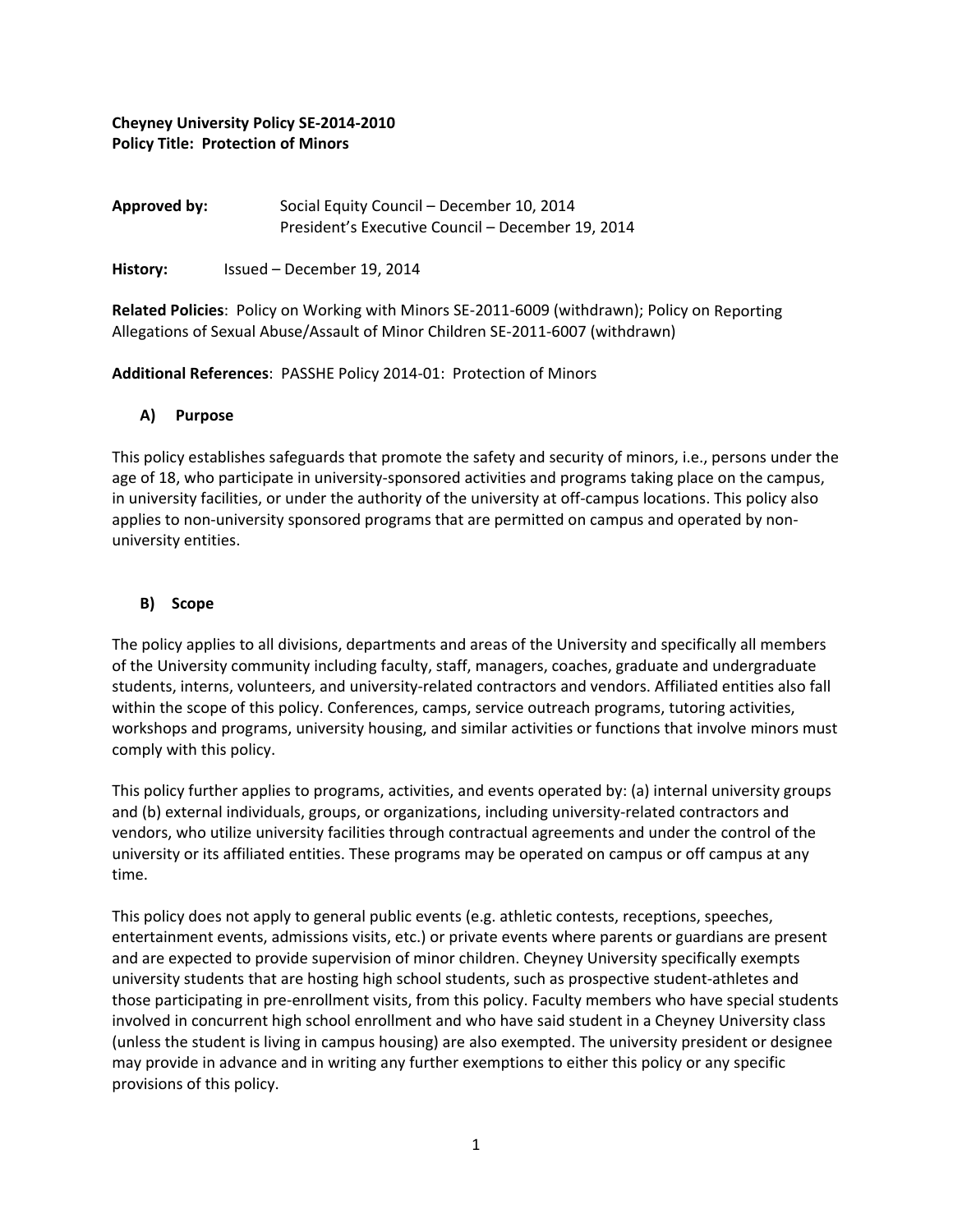# Objective

This policy provides philosophical rationale, definitions, expectations, administrative guidance and statutory mandates for providing protection, safety, and security for minors who are on the university's campus.

# **C) Definitions**

*Affiliated Entity*: A private organization (typically classified as a 501(c) (3) nonprofit organization for federal tax purposes) that exists solely for the benefit of the university, including, but not limited to, foundations, alumni associations, and student associations.

*Authorized Adults or Program Staff*: Individuals, paid or unpaid, who may have direct contact, interact with, treat, supervise, chaperone, or otherwise oversee minors. This includes, but is not limited to faculty, staff, volunteers, managers, coaches, undergraduate and graduate students, interns, employees of temporary employment agencies, and contractors. Roles of authorized adults or program staff include, but are not limited to, positions as counselors, chaperones, coaches, instructors, health care providers, and outside providers running programs in leased facilities. This definition does not include temporary guest speakers, presenters, or other individuals who have no direct contact with program participants other than short‐term activities supervised by program staff; also excluded are fellow students whose only role is as a participant in the education, services, or program offered. All members of the university community are considered to be mandated reporters as defined by Child Protective Services Law, 23 Pa C.S. §6311(a) and are required to report suspected child abuse to the Department of Human Services (DHS) and the Cheyney University Police.

*Child Abuse*: Child abuse is defined in the Child Protective Services Law, 23 Pa. C.S. §6303. The statutory definition of the term "child abuse" includes intentionally, knowingly or recklessly doing any of the following:

◾Physical Abuse: Causing bodily injury to a child through any act or failure to act including but not limited to kicking, biting, throwing, burning, stabbing or cutting a child in a manner that endangers the child.

■ Sexual Abuse or Exploitation: Includes but is not limited to rape, sexual assault, molestation, incest, indecent exposure, or otherwise exploiting a child in a manner that the child is used for the purpose of sexual stimulation or gratification of any individual.

■ Emotional or Mental Abuse: Causing or substantially contributing to serious mental injury through any act or series of such acts or a failure to act.

■ Neglect: A severe or persistent failure to provide for a child's physical, emotional, or basic needs.

*Direct Contact*: Providing care, supervision, guidance, or control; or routine interaction with minors.

 *Mandated Reporter*: The Child Protective Services Law, 23 Pa. C.S. §6311 and Cheyney University policy designate all Cheyney University employees as mandated reporters. This includes individuals who fall within one or more of the following classifications: all administrators, faculty, academic staff, adjunct faculty, clinical faculty, support staff (including regular, temporary, and on‐call), student employees, coaches, contractors, volunteers, graduate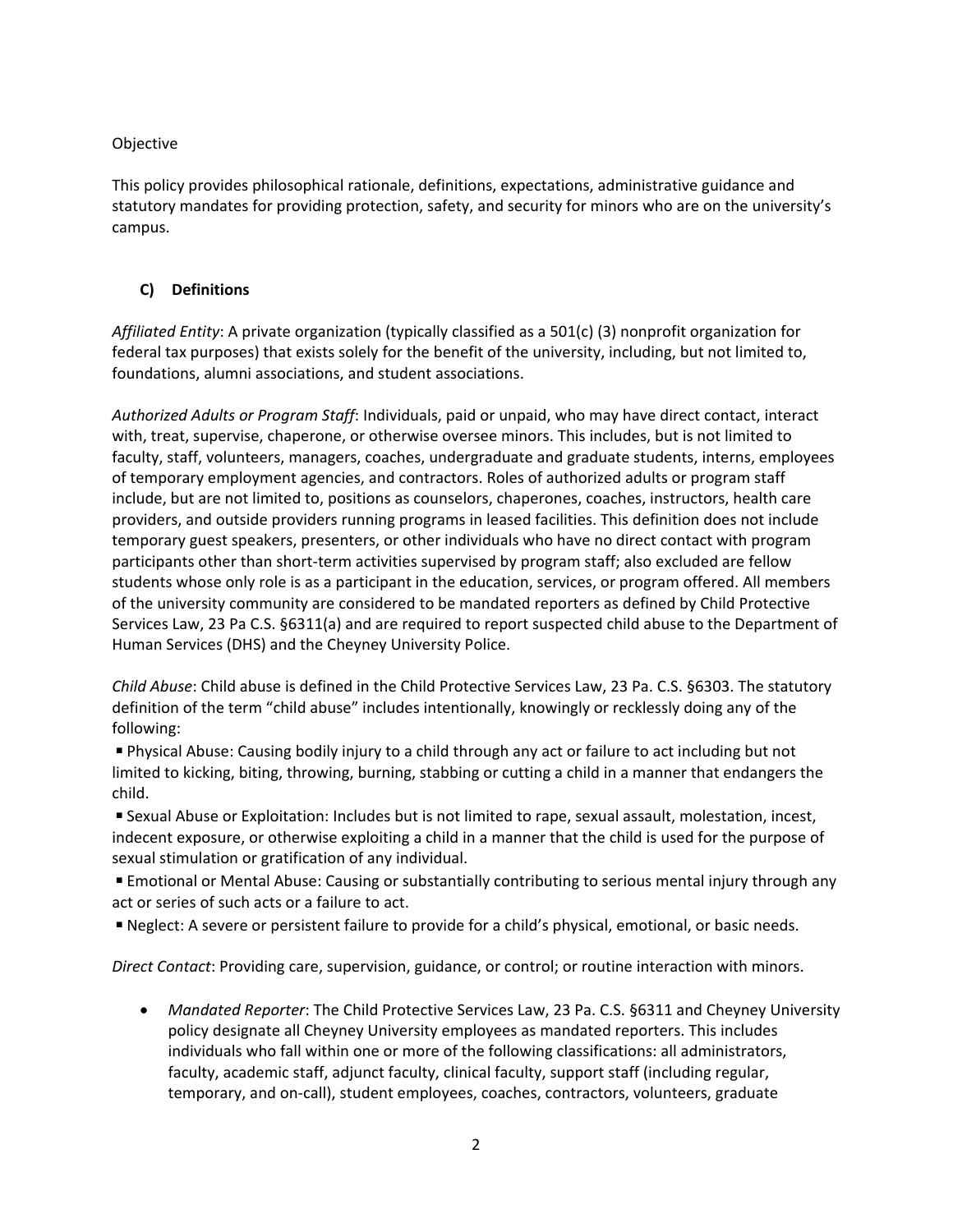assistants, and leased employees. University contractors and volunteers are also deemed mandated reporters under this policy. Mandatory reporters are required to report suspected child abuse to the Department of Human Services (DHS) and the Cheyney University Police.

*Minor/Child/Youth*: Any person under 18 years of age.

*Program*: Programs or activities offered by various academic or administrative units of the university, or by non-university groups using university facilities where the parents or legal guardians are not responsible for the care, custody, or control of their children. This includes, but is not limited to, workshops, services, camps, conferences, campus visits, and similar activities. These do not include organized events where parents or legal guardians are responsible for minors.

*Program Administrator*: The person(s) who has primary and direct operational responsibility for managing a program.

*Registry*: An official record or list of authorized adults or programs, maintained by the Cheyney University Office of Human Resources.

*Special Students with Concurrent High School Enrollment*: The early admission of individuals as part‐time students while concurrently completing secondary school requirements.

*Sponsoring Unit*: The academic or administrative unit of the university that offers a program or gives approval for the use of university facilities.

*University Facilities*: Facilities owned, leased, or otherwise controlled by Cheyney University, including spaces used for education, athletics, dining, recreation, university housing, and on‐campus affiliate‐ owned housing.

*University‐Sponsored Programs*: Programs that are directly managed by university faculty, staff, managers, or affiliated entities on behalf of the university. All university‐sponsored programs must be registered.

*Non‐University‐Sponsored Programs*: Programs that are not operated on behalf of the university or under the university's direct control.

## **D) Policy and Procedures**

Cheyney University establishes the following policies and procedures regarding the protection of minors.

**Authorized Adults and Program Registration**: The Office of Human Resources is designated as the office responsible for establishing and maintaining a registry of university authorized adults, program staff, and programs for minors. All programs must be registered within sufficient time to meet the requirements of this policy, and policy requirements should be ordinarily met no later than 30 calendar days before the program start date. Programs must conduct background checks and be registered annually with the Office of Human Resources.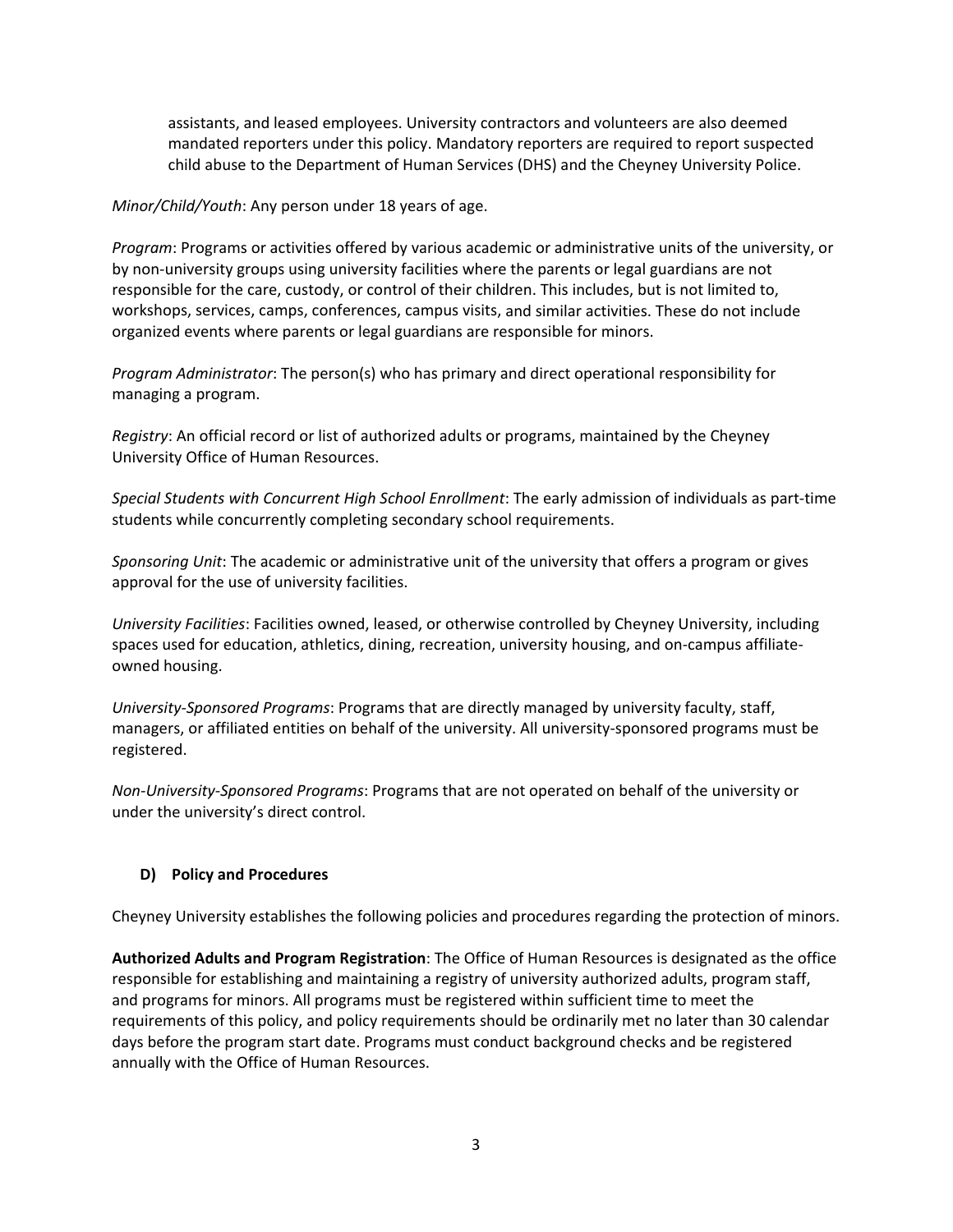**Criminal Background Checks and Screening**: Criminal background checks are required for adults involved with programs as follows:

For Authorized Adult University Employees with Direct Contact with Minors:

- Program Directors shall notify the Office of Human Resources about any University employees who have or will have direct contact with minors. The employees shall contact the Office of Human Resources in order to complete the required criminal background checks.
- New hires that will have direct contact with minors must complete the background check process at the time of hire.
- Employees who have direct contact with minors, including program directors, must complete the required criminal background checks every year. The Office of Human Resources, in consultation as needed with the Office of Human Resources, shall review the background check results and make an individualized determination for approval or disapproval. When evaluating this information, the following will be considered:
	- The nature and gravity of the offense
	- The amount of time that has passed since the conviction and/or completion of the sentence
	- Evidence of rehabilitation
	- The nature of the job in question
- Employees with employment that commenced prior to the approval of Cheyney University Policy FA‐2010‐4028, effective February 2, 2009 for non‐instructional employees and instructional employees.
- Authorized adult university employees who have direct contact with minors must undergo the following criminal background checks:
	- Pennsylvania State Police Access to Criminal History (PATCH)
	- Pennsylvania Department of Human Services Child Abuse History Clearance

■ A federal criminal history record information review, which requires the applicant to submit a full set of fingerprints to the Pennsylvania State Police.

■ Authorized adult university employees and volunteers are required to notify the Office of Human Resources of an arrest that leads to misdemeanor or felony charges and/or any conviction for a misdemeanor or felony. This notification must occur within 72 hours of learning such knowledge.

## For Authorized Adult Non‐Employees with Direct Contact with Minors:

- The program director is responsible for obtaining annual criminal background checks for nonemployee adults with direct contact with minors. This person is also responsible for obtaining annual criminal background checks for program staff and volunteers who will have direct contact with minors and who are not employed by Cheyney University. The criminal background checks will be conducted by the Human Resources Office at Cheyney University and must be dated no more than one year prior to the individual's first contact with minors for the program. The required background checks are as follows:
- Pennsylvania State Police Access to Criminal History (PATCH)
	- Pennsylvania Department of Human Resources Child Abuse History Clearance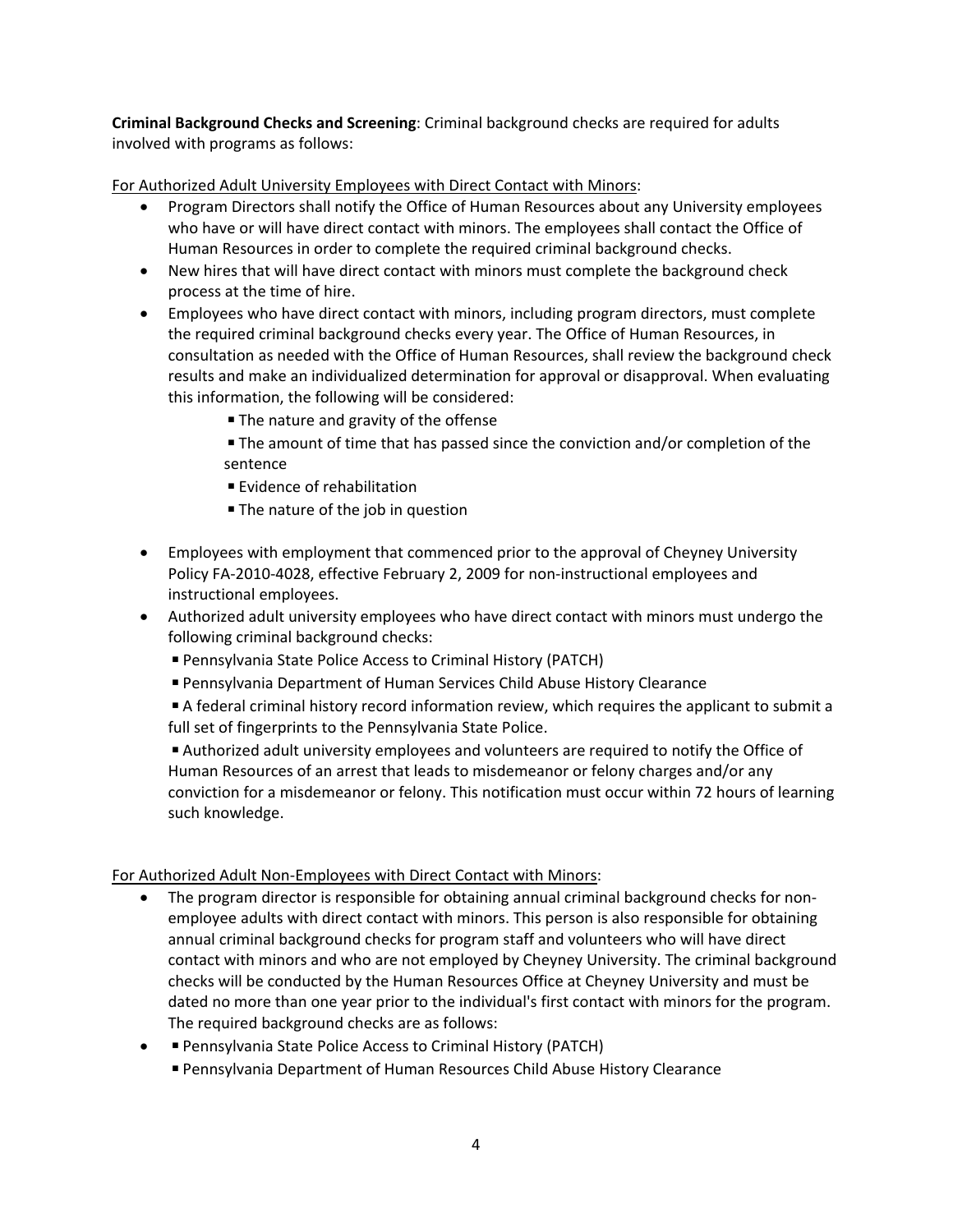■ A federal criminal history record information review, which requires the applicant to submit a full set of fingerprints to the Pennsylvania State Police.

■ Authorized adult university employees and volunteers are required to notify the Office of Human Resources of an arrest that leads to misdemeanor or felony charges and/or any conviction for a misdemeanor or felony. This notification must occur within 72 hours of learning such knowledge.

- The Office of Human Resources, in consultation with staff members in the Office of Human Resources, shall review background checks for non‐employee staff of university‐sponsored camps and shall notify the program director of any background check that evidences an arrest, conviction, or other potential concern. Criminal conviction does not necessarily preclude employment with the University. When evaluating this information, the following will be considered:
	- o The nature and gravity of the offense
	- o The amount of time that has passed since the conviction and/or completion of the sentence
	- o Evidence of rehabilitation
	- o The nature of the job in question

### Conferences of external (non‐university) groups:

Conferences and external (non‐university) groups shall complete the contract addendum attesting that successful background checks have been conducted and required training completed for all adult staff members.

◦The cost for completing criminal background checks for non‐employees will be the responsibility of the individual, unless the program director specifically authorizes payment to be made.

◦Non‐Employee adults in third‐party programs shall have the three background checks (PATCH, Child Abuse History Clearance, Federal Criminal History Record Review) required for all adults that work with minors on a direct level and as outlined previously.

### **Reporting**

■ In a situation of suspected child abuse, all members of the university community, universityrelated contractors and vendors, and volunteers are mandated reporters and shall receive appropriate training accordingly.

■ All mandated reporters shall make an immediate report of suspected child abuse or cause a report to be made if they have reasonable cause to suspect that a child is a victim of child abuse under any of the following circumstances:

◦The mandated reporter comes into contact with the child in the course of employment, occupation, and practice of a profession or through a regularly scheduled program, activity, or service.

◦The mandated reporter is directly responsible for the care, supervision, guidance, or training of the child, or is affiliated with an agency, institution, organization, school, regularly established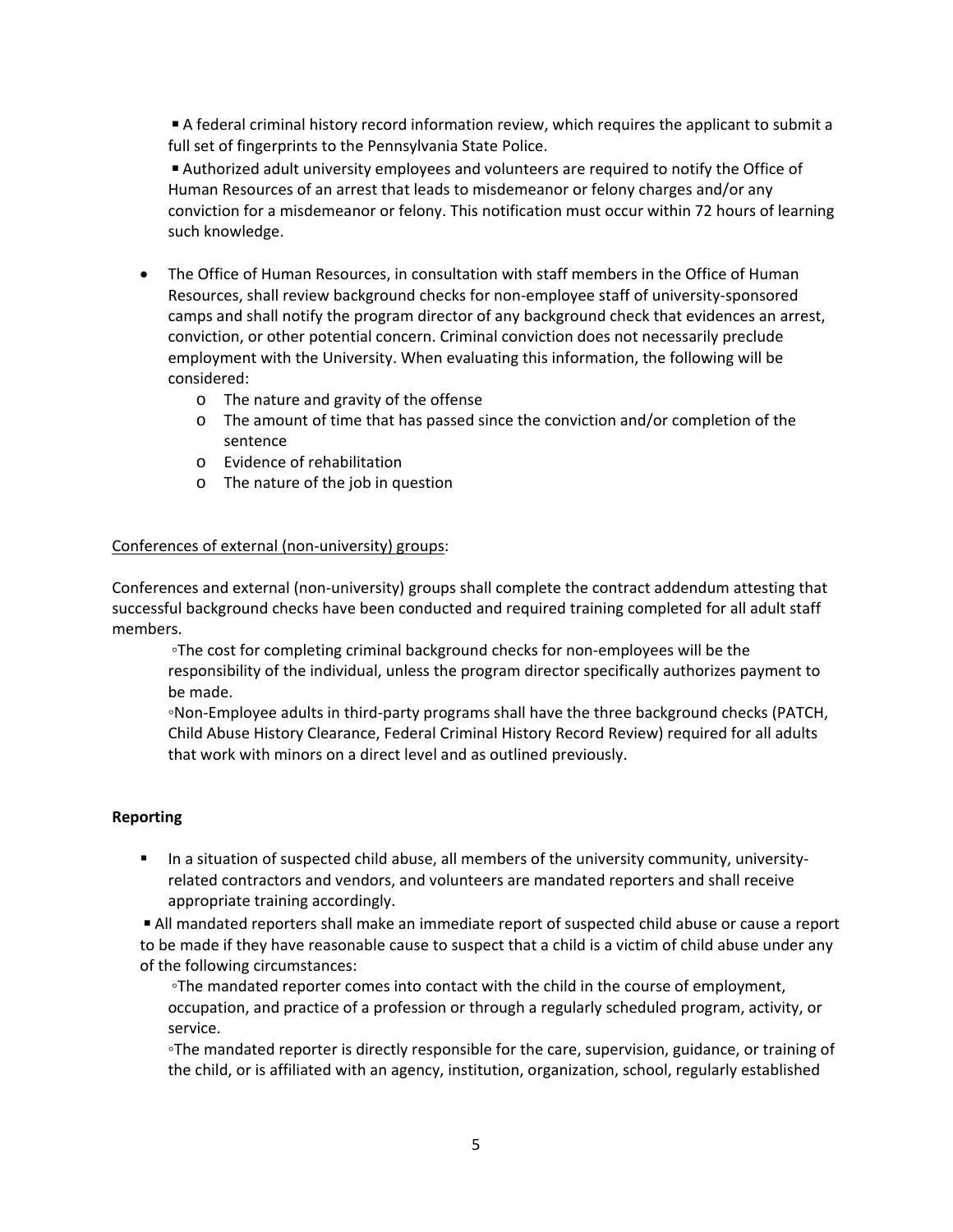church or religious organization, or other entity that is directly responsible for the care, supervision, guidance, or training of the child.

◦A person makes a specific disclosure to the mandated reporter that an identifiable child is the victim of child abuse.

◦An individual 14 years of age or older makes a specific disclosure to the mandated reporter that the individual has committed child abuse.

■ The minor is not required to come before the mandated reporter in order for the mandated reporter to make a report of suspected child abuse. The mandated reporter does not need to determine the identity of the person responsible for the child abuse to make a report of suspected child abuse.

■ Mandated reporters must immediately make an oral report of suspected child abuse to the Cheyney University Police (610‐399‐2405)) and the Department of Human Services Childline and Abuse Registry (DHS) at 800‐932‐0313. A written report to DHS using electronic technologies may be used when available. If an oral report is made, a written report shall also be made within 48 hours to DHS or the county agency assigned to the case as prescribed by DHS.

**IMMED 19 Immediately following the report to DHS, the mandatory reporter must notify the designated person** in charge at the university who will assume responsibility for facilitating the university's cooperation with the investigation of the report.

## **Training**

•All authorized adults who participate in programs involving minors must complete youth protection training annually, prior to the commencement of the program. This training will be approved by the Office of Human Resources and must include a review of:

◦Basic warning signs of abuse or neglect of minors.

◦Guidelines for protecting minors from emotional and physical abuse and neglect.

◦Information about responsibilities, expectations, and liabilities.

◦Requirements and procedures for reporting incidents of suspected abuse, neglect, or improper conduct.

◦Information on laws (including mandatory reporting), policies, procedures, enforcement, and confidentiality.

◦Crisis and emergency responses.

◦Safety and security precautions.

◦Program Staff Code of Conduct.

◦Participant conduct management and disciplinary procedures.

■ Following completion of the required training, the adult must forward evidence of successful completion of the training to the Office of Human Resources prior to having direct contact with minors.

## **Supervision Ratio (excludes day care facilities and Head Start programs)**

•Standards for residential camps:

◦No minor under the age of 10 is allowed to participate.

◦One staff member for every eight campers ages 9 – 14.

- o One staff member for every ten campers ages 15 18.
- $\circ$  If the camp has mixed age groups, the standard for the lowest age group applies.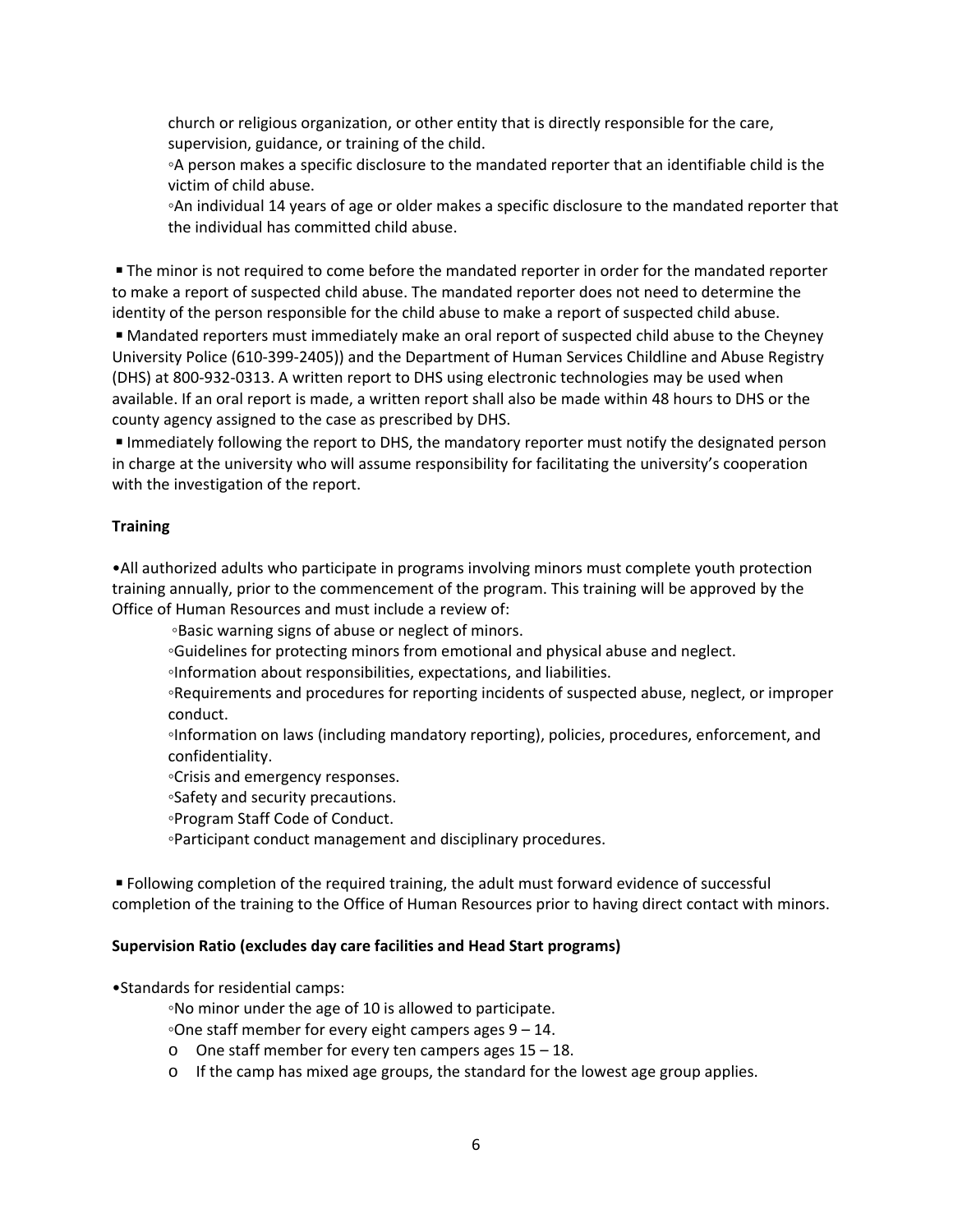■ Standards for day programs:

◦No minor under the age of 6 is allowed to participate.

◦One staff member for every eight participants ages 6 to 8.

- o One staff member for every ten campers ages  $9 14$ .
- o One staff member for every twelve campers ages  $15 18$ .
- o If the camp has mixed age groups, the standard for the lowest age group applies.

### **Safety and Security Planning**

•Each Program Director shall:

◦Establish a procedure, consistent with university standards and expectations, for notifying the minor's parent/legal guardian in case of an emergency, including medical issues, behavioral problems, natural disasters, or other significant disruptions. The program director shall provide written information on the notification procedure to adults involved in the program, parents/legal guardians of minors, and, if age appropriate, the minor.

◦For overnight programs, each program director must have a roster of all minors participating in the program. The roster shall include each minor's name, gender, age, and home address; local room assignment (if any); phone number(s) of parent or legal guardian; and emergency contact information.

◦Provide information to the parent or legal guardian detailing the manner in which the minor can be contacted during the program.

◦For overnight programs, provide the Office of Human Resources with a roster of program staff and contact information, including information on the program director.

◦Have completed a comprehensive health form for each minor camp or conference participant. ◦Program staff may distribute medications to minors only under the following conditions:

■ The minor's family must provide the medicine in its original pharmacy container labeled with the minor's name, medicine name, dosage, and timing of consumption. Over-the-counter medications must be provided in the manufacturer's container and labeled with the minor's name, dosage, and timing of consumption.

■ The parent or guardian must provide written authorization before program staff may distribute any medication to a minor.

■ Program staff shall keep the medicine in a secure location and, at the appropriate time for distribution, meet with the minor in the presence of another adult.

■ The program staff member shall allow the minor to self-administer the appropriate dose as shown on the container.

■ For medicine that the minor cannot self-administer, the parent or guardian must make arrangements in advance of the minor's arrival with a qualified individual to administer the medication.

■ Minors may carry personal "epi" pens and inhalers during activities for selfadministration.

◦Develop and make available to participants the rules, discipline measures, and response protocols applicable to the program.

◦Obtain all liability releases as part of the program registration process.

◦Assign a staff member who is at least 21 years of age to be accessible to the participants. The staff member must reside in the housing unit, if applicable.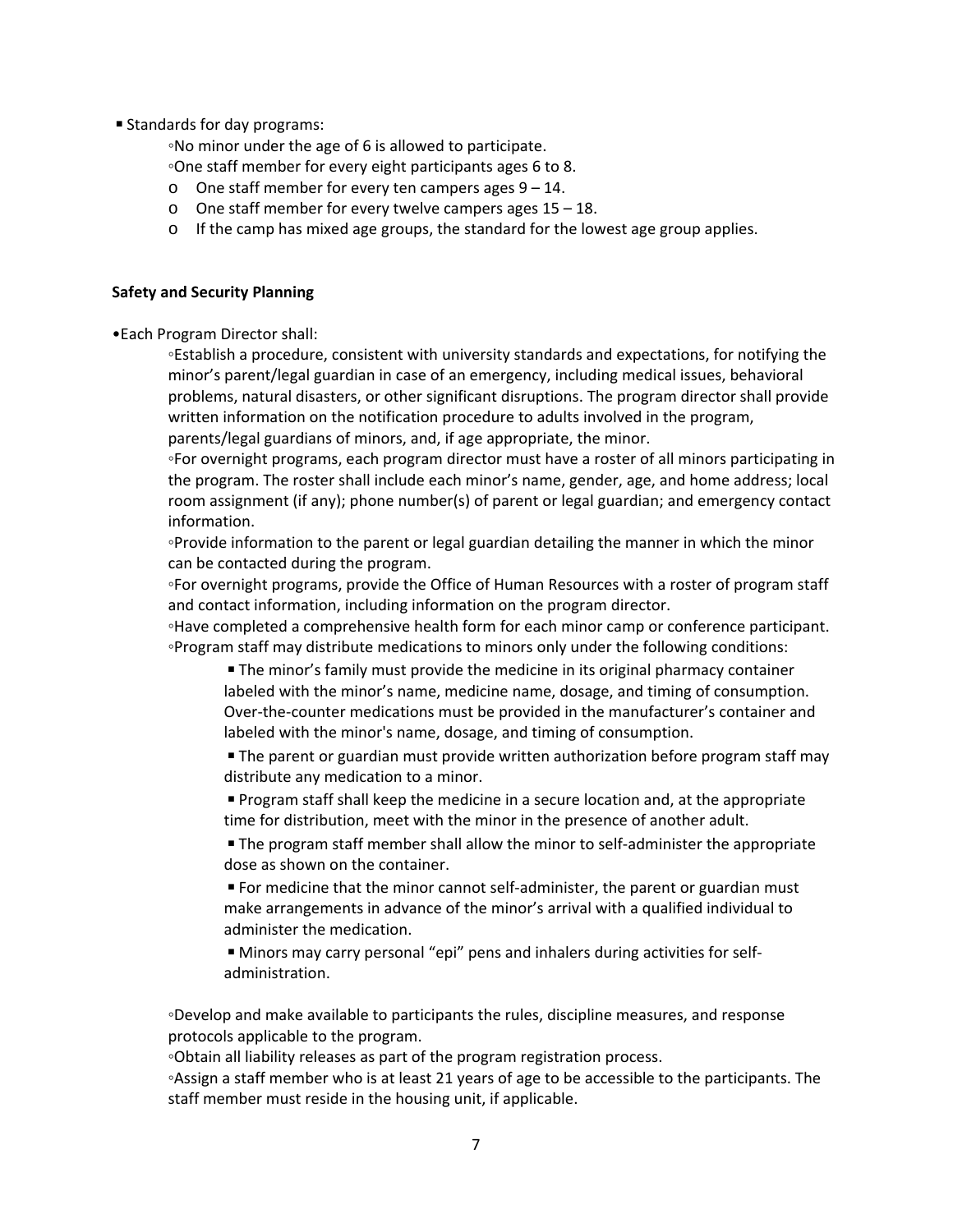◦As applicable, all programs must adopt and implement rules and regulations for proper supervision of minors in university housing.

#### **Response Protocols when a Program Staff Member is Accused of Misconduct**

•A relevant incident must be reported to the University Police and to DHS per the laws governing such incidents. Subsequent reports must be made to the Office of Human Resources who will advance the information appropriately.

•Depending upon the circumstances, a staff member may be suspended from duties and relocated during an investigation by either the police or DHS.

#### **Program Orientation and Information to Parents**

•Cheyney University Camps: The Office of Human Resources shall provide information to parents that inform them of registration and check‐in locations and procedures. Parents shall also receive a campus safety brochure. In addition, parents will receive a letter from the health center along with a health form for completion. The safety brochure must be general to the campus and include instruction to "report any inappropriate behavior or physical contact (touching)" to them, or to the program counselor, or to University Police immediately.

•External Conferences/Camps: External groups must sign a facilities use agreement and must be provided a "Guest Information & Services" booklet, either by hard copy or electronically, or both. The booklet shall minimally include a wide variety of pertinent campus rules and regulations, services offered, and protection of minor's information to include this policy, training, background checks, reporting, etc. Distribution of the information in these documents is the responsibility of the conference/camp leadership but compliance is required.

#### **Insurance Requirements**

•Cheyney University Camps: A camp health form must be submitted for each camper. The form must include sections for health related information, permission to photograph, certification that the camper is covered by a valid health insurance policy, a "hold harmless" section, and a section for the parent or guardian to attest that they have reviewed the camp safety brochure with their child.

•External Conferences/Camps: The user must provide evidence that valid liability insurance is in place, covering property damage liability and bodily injury in amounts of no less than \$250,000 per person and \$1,000,000 per incident.

•Users must submit a certification from confirming that the requisite criminal and child abuse background checks have been completed for authorized adults who will be in direct contact with minors.

#### **Program Staff Code of Conduct**

• Authorized adults or program staff should be positive role models for minors and must follow the following expectations. ◦Do not engage in any sexual activity, make sexual comments, tell sexual jokes, or share sexually explicit material with minors or assist in any way to provide access to such material to minors.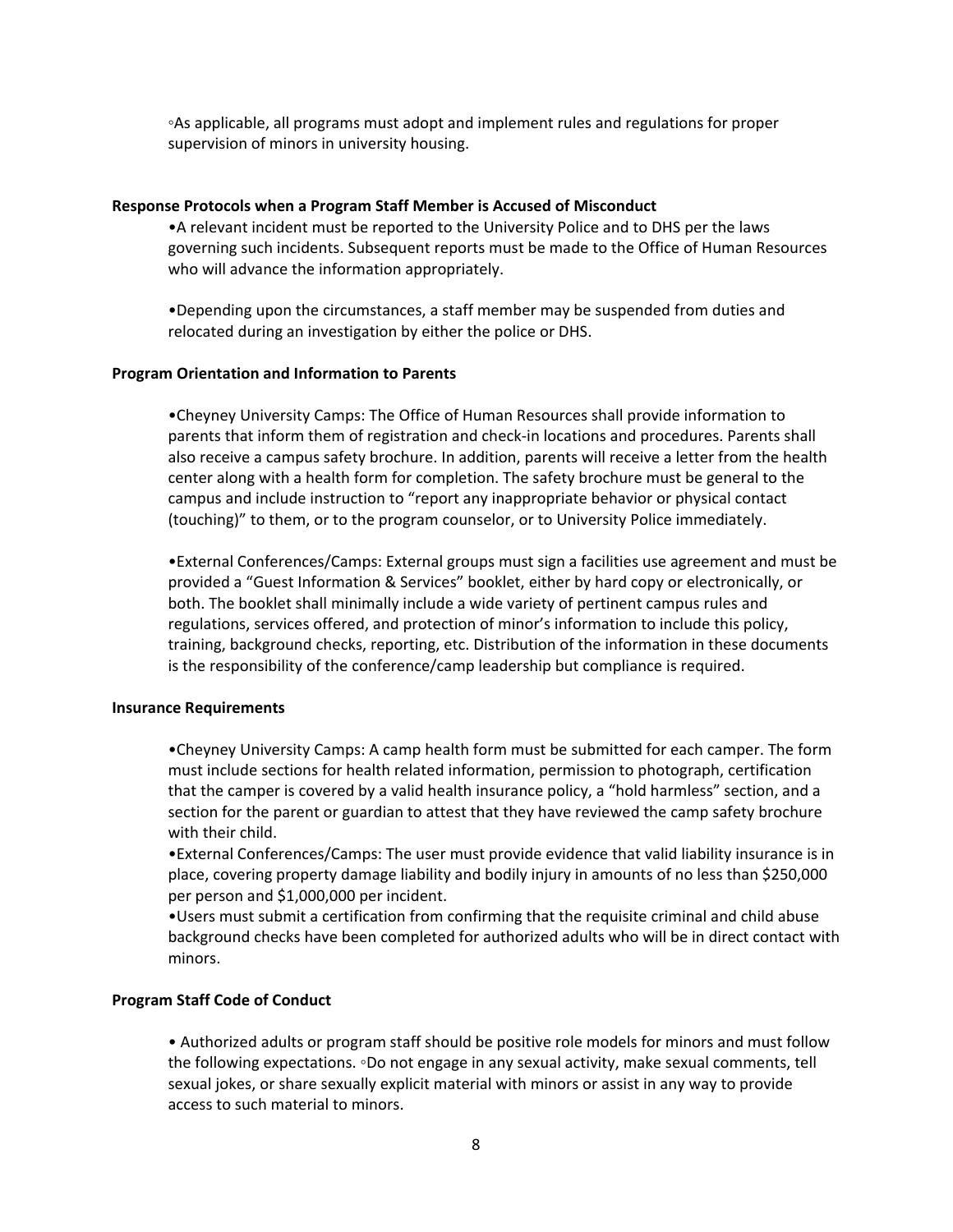◦Do not engage or allow minors to engage you in romantic or sexual conversations or related matters. Similarly, do not treat minors as confidantes; refrain from sharing sensitive personal information about you. Examples of sensitive personal information that should not be shared with minors are information about financial challenges, workplace challenges, drug or alcohol use, and romantic relationships. ◦Do not touch minors in a manner that a reasonable person could interpret as inappropriate. All personal contact should generally only be in the open, and in response to the minor's needs, for a purpose that is consistent with the program's mission and culture, or for a clear educational, developmental, or health‐related purpose (e.g., treatment of an injury). Any refusal or resistance from the minor should be respected.

◦Do not use harassing language.

◦Do not be alone with a minor. If one‐on‐one contact is required, meet in open, well illuminated spaces or rooms with windows observable by other authorized adults or program staff, unless the one‐on‐one contact is expressly authorized by the program administrator or is being undertaken for medical care. If situations arise where one‐on‐ one contact with a minor is unavoidable, it should be with the full knowledge and consent of the event/program director/coordinator and the child's parents. ◦Do not meet with minors outside of established times for program activities. Any exceptions require written parental authorization and must include more than one authorized adult or program staff.

◦Do not invite individual minors to your home or other private locations. Any exceptions require authorization by the program administrator and written authorization by a parent/guardian.

◦Do not provide gifts to minors or their families independent of items provided by the program.

◦Do not engage or communicate with minors except for an educational or programmatic purpose; the content of the communication must be consistent with the mission of the program and the university.

◦Do not have any direct electronic and/or social media contact with minors unless it is related to the program and another adult is included in the communication.

◦Do not take photos of a minor on personal cell phones, cameras or similar devices in areas where privacy is expected.

◦Do not engage in any abusive conduct of any kind toward, or in the presence of, a minor, including, but not limited to, verbal abuse, striking, hitting, punching, poking, spanking, or restraining. If restraint is necessary to protect a minor or other minors from harm, all incidents must be documented and disclosed to the program administrator and the minor's parent/guardian.

◦Do not use, possess, or be under the influence of alcohol or illegal drugs while on duty, or in the presence of minors involved in a program, or when responsible for a minor's welfare.

◦Do not provide alcohol or illegal substances to a minor.

◦Do not provide medication to a minor unless authorized by the program's medication management guidelines.

◦When transporting minors, more than one authorized adult or program staff from the program must be present in the vehicle, except when multiple minors will be in the vehicle at all times through the transportation. Avoid using personal vehicles if possible and comply with the program's transportation guidelines.